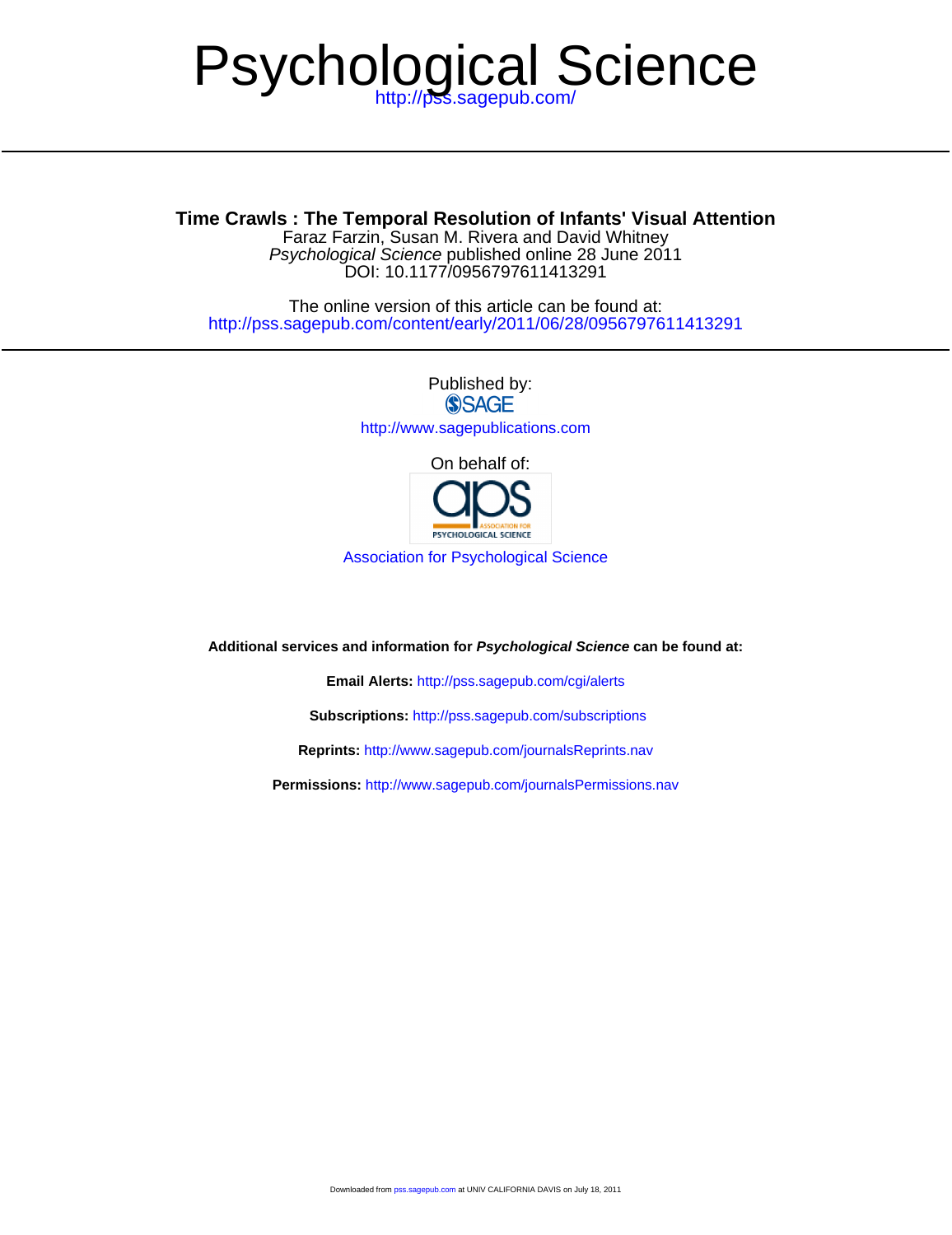# **Time Crawls: The Temporal Resolution of Infants' Visual Attention**

# **Faraz Farzin<sup>1,2</sup>, Susan M. Rivera<sup>1,2,3</sup>, and David Whitney<sup>2,4</sup><br>'Department of Psychology, University of California, Davis; <sup>2</sup>Center for Mind and Brain, University of California, Davis;**

<sup>3</sup>Medical Investigation of Neurodevelopmental Disorders (MIND) Institute, University of California, Davis; and <sup>4</sup>Department of Psychology, University of California, Berkeley

### **Abstract**

Conscious visual perception of the constantly changing environment is one of the brain's most critical functions. In virtually every moment of every daily activity, the visual system is confronted with the task of accurately representing and interpreting scenes that change rapidly over time. Adults can judge the identity and order of changing images presented at a rate of up to 10 Hz (~50 ms per image); this limit reflects a finite temporal resolution of attention. In the research reported here, although 6- to 15-month-old infants could detect the presence of rapid flicker without difficulty, their ability to segment individual alternating states within the flicker was severely limited: Fifteen-month-old infants had a temporal resolution of attention approximately one order of magnitude lower than that of adults (~1 Hz). Coarse temporal resolution constrains how infants perceive and utilize dynamic visual information and may play a role in the visual processing deficits found in individuals with neurodevelopmental disorders.

#### **Keywords**

temporal individuation, Gestalt flicker fusion, contrast sensitivity

Received 4/27/10; Revision accepted 2/25/11

Given the highly dynamic nature of the visual world, the ability to derive a temporally continuous and accurate percept is critical for survival. From driving a car, to crossing a street, to catching a ball, most everyday experiences require temporal perception so that one can form precise representations, anticipate relevant events, and plan and execute corresponding actions. The temporal resolution of the adult human visual system (i.e., the temporal interval over which the system can integrate or segregate information) varies with the information being processed: The temporal limit for mechanisms involved in the detection of flicker and low-level (e.g., luminancebased) motion is higher (up to 60 Hz) than the temporal limit for the conscious individuation of changing visual states (up to 10 Hz; Battelli, Pascual-Leone, & Cavanagh, 2007; Battelli, Walsh, Pascual-Leone, & Cavanagh, 2008; Holcombe, 2009). For example, neurotypical adults can perceive the flicker of fluorescent lights at a frequency of up to nearly 60 Hz, but cannot isolate and identify the individual flashes that compose the flicker beyond frequencies of about 10 Hz. As a result, it is impossible to judge whether two fluorescent lights flickering at frequencies greater than 10 Hz are in or out of phase relative to each other; in such cases, adult observers lose the ability to individuate light and dark phases and perceive *Gestalt flicker*  *fusion*, or continuous flickering light (van de Grind, Grusser, & Lunkenheimer, 1973).

It has been suggested that the limiting factor that determines people's ability to consciously perceive the identity of events occurring closely in time is the temporal resolution of visual attention. Temporal attention is required for individuating the components in a changing sequence of events (Battelli et al., 2007, 2008). For instance, as people drive, visual input changes from moment to moment as a result of their constant eye movements and ongoing motion in their surroundings. Despite these constant changes, drivers need to be able to identify individual objects in the environment (e.g., a pedestrian stepping into the crosswalk) as belonging to a distinct moment in time. If a pedestrian were not individuated in time—if the pedestrian's presence were not recognized as occurring in the appropriate moment—drivers might misperceive when and where they saw him or her. Accurate identification of sequential objects and events is clearly essential for people's

#### **Corresponding Author:**

Faraz Farzin, Department of Psychology, Stanford University, Jordan Hall, Building 420, 450 Serra Mall, Stanford, CA 94305 E-mail: ffarzin@stanford.edu



Psychological Science  $XX(X)$  1–7 © The Author(s) 2011 Reprints and permission: sagepub.com/journalsPermissions.nav DOI: 10.1177/0956797611413291 http://pss.sagepub.com

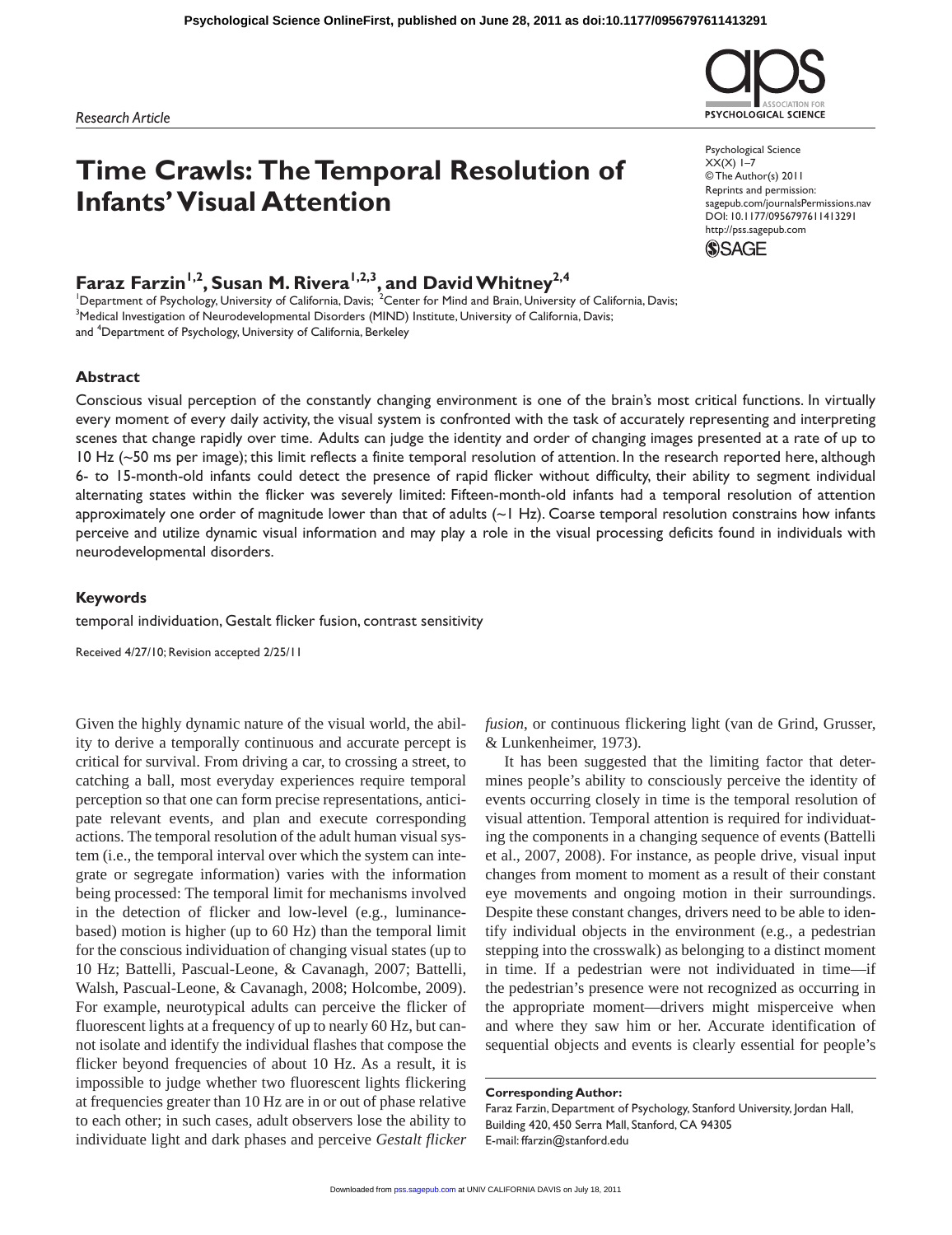coordination of any action in their environment, and the temporal resolution of attention is thought to be the limiting factor for such identification.

How well can infants resolve the identity of changing visual events? The early development of temporal visual attention is not yet understood. Knowledge of infants' sensitivity to temporal change comes primarily from research demonstrating that infants have a visual preference for dynamic over static stimuli; this preference has made it possible to measure infants' ability to detect or discriminate flicker or motion (Braddick & Atkinson, 2009). The minimum rate at which infants no longer show a visual preference for a high-contrast flickering stimulus paired with a static stimulus, or the critical flicker frequency, reaches a level comparable to that observed in adults (~55 Hz) among infants as young as 2 months of age (Dobkins, Anderson, & Lia, 1999; Dobkins, Lia, & Teller, 1997; Regal, 1981). Although infants have a reduced sensitivity to contrast relative to that of adults, their temporal contrast sensitivity reveals that they are still able to detect temporally modulated luminance information (e.g., moving gratings) as well as adults can by the age of 3 months, exhibiting a peak sensitivity to stimuli presented at 5 to 10 Hz (Dobkins et al., 1999; Dobkins & Teller, 1996; Hartmann & Banks, 1992; Rasengane, Allen, & Manny, 1997; Swanson & Birch, 1990; Teller, Lindsey, Mar, Succop, & Mahal, 1992). Research has demonstrated that infants have a temporal limit for the detection of flicker that is similar to that of adults, but the temporal resolution of infant attention has yet to be measured. The limit of temporal attention is not necessarily challenged or revealed by experiments that measure detection of visual flicker or auditory gaps (Smith, Trainor, & Shore, 2006; Werner, Marean, Halpin, Spetner, & Gillenwater, 1992), visual changes (Fletcher-Watson, Collis, Findlay, & Leekam, 2009; Oakes, Ross-Sheehy, & Luck, 2006; Shore, Burack, Miller, Joseph, & Enns, 2006), or the causal order of events (Friedman, 2002), because the tasks in these experiments can be performed either without temporally individuating objects or by relying on low-level cues (e.g., luminance transients).

Therefore, the question remains: What is the temporal resolution of infants' conscious perception of dynamic events? Identifying this resolution is essential for a basic understanding of how infants use visual information to make sense of and act in the world—for example, for purposes of scene segmentation, motion perception, and motor coordination. In the study reported in this article, we determined the temporal resolution of visual attention in infants between the ages of 6 and 15 months, using eye tracking to psychophysically measure thresholds for individuating the phase of a flickering stimulus.

# **Experiment 1: Phase Individuation** *Method*

*Subjects.* Ninety-six healthy, full-term infants participated in this experiment. They included twenty-two 6-month-olds

(mean age  $= 6$  months 14 days; 15 boys and 7 girls), twentythree 9-month-olds (mean age  $= 9$  months 15 days; 13 boys and 10 girls), thirty-one 12-month-olds (mean  $\text{age} = 12 \text{ months}$ ) 14 days; 20 boys and 11 girls), and twenty 15-month-olds (mean age  $= 15$  months 19 days; 15 boys and 5 girls). An additional 7 infants were tested but excluded from the final analysis because their gaze data were not recorded on at least half the trials (4 subjects) or because their data could not be fitted to a psychometric function (3 subjects). Infants were recruited through flyers, letters to parents, and word of mouth in Davis, California. In addition, 4 adult undergraduate students (mean age = 21 years 3 months; 2 males, 2 females) participated for course credit. The institutional review board at the University of California, Davis, approved the experimental protocol, and informed consent was obtained for each subject.

*Apparatus.* The experiment was conducted in a darkened testing room. Stimuli were presented on a 17-in. LCD binocular eye-tracking monitor (Tobii Technology, Danderyd, Sweden;  $1024 \times 768$  pixels, 50-Hz data capture rate, 60-Hz refresh rate). The luminance of the LCD display was gammacorrected to minimize luminance nonlinearities. The task was programmed and presented using Presentation Version 11.3 (Neurobehavioral Systems, Albany, CA), and eye-tracking data were recorded using ClearView Version 2.7.1 (Tobii Technology).

**Procedure.** Infants were seated on a parent's or caregiver's lap, approximately 60 cm from the monitor. A five-point calibration routine was used to accurately estimate each infant's gaze position. The task was a four-alternative forced-choice (4-AFC) preferential-looking paradigm that used the method of constant stimuli. Trials began with a fixation video of a dynamic toy, paired with a synchronized sound, that was presented at the center of the screen for 1 s. Immediately after the conclusion of this video (a 0-ms delay), four squares subtending 2.5° by 2.5° of visual angle were presented 5° to the left and right of, and above and below, the center, against a gray background  $(77.24 \text{ cd/m}^2)$ . All four squares underwent squarewave flicker between white  $(133.8 \text{ cd/m}^2)$  and black  $(0.26 \text{ cd/m}^2)$ states. One of the squares was the target, chosen randomly from the four locations, and it flickered 180° out of phase with the three distractor squares (Fig. 1). For example, the target was always black when the distractors were white, and vice versa. Flickering occurred at one of four temporal frequencies: 0.2, 0.5, 1, or 2 Hz. At slower rates of flicker, the target square in the display can be more easily identified because individuation of the alternating black and white states is possible, but at frequencies above the threshold for phase individuation, all squares appear to be flickering identically (i.e., their phase cannot be isolated). Therefore, we predicted that infants would be able to perceive the target square and would show a visual preference for it only if they could individuate the phase of the squares. Trial duration was 5 s, and eight trials were presented at each temporal frequency, in random order.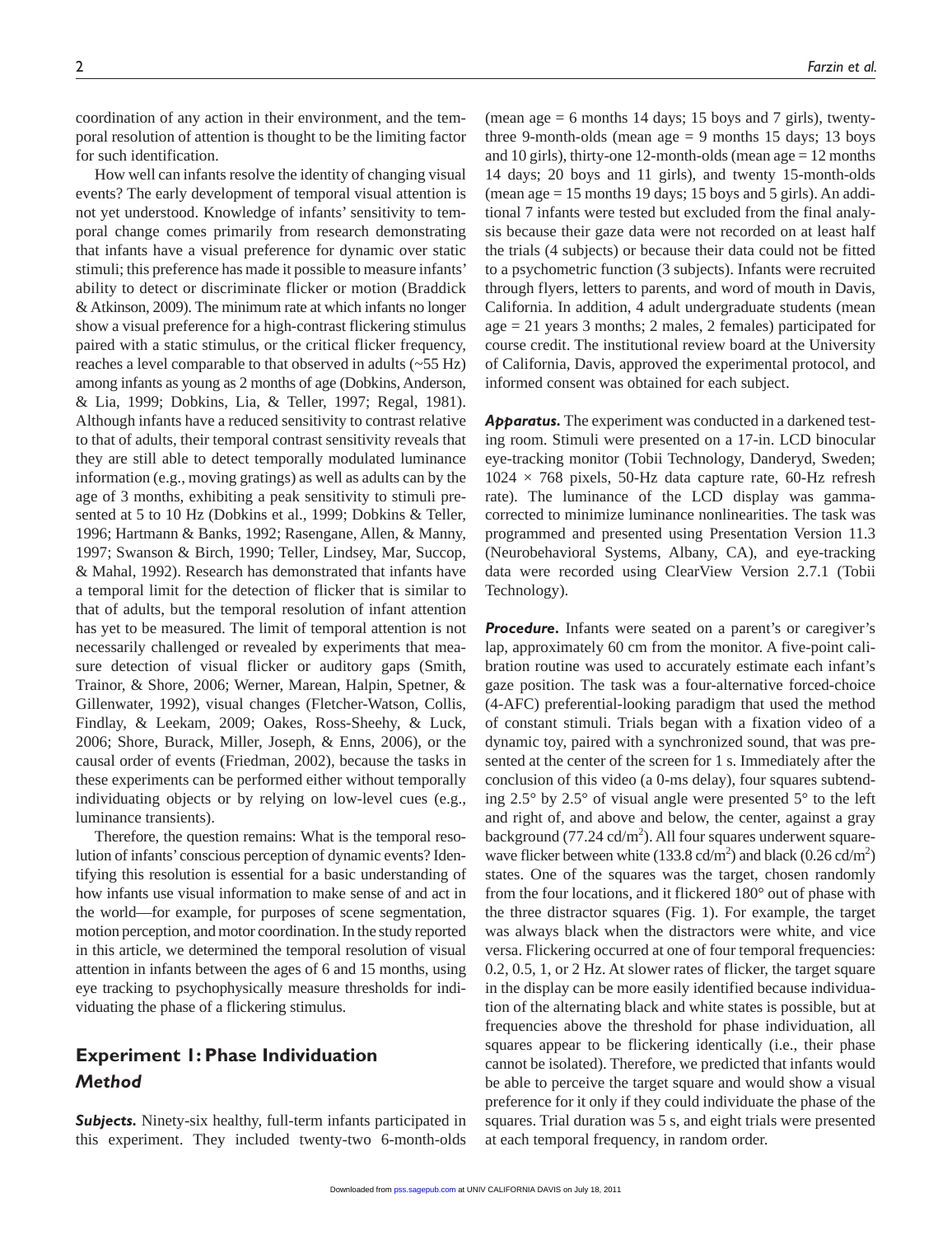

**Fig. 1.** Schematic illustration of a trial in Experiment 1. From left to right, the figure shows a frame from the fixation video and three frames from the phase-individuation paradigm, in which four flickering squares, one of which flickered 180° out of phase with the others, were presented.  $0.2$  0.5 1 2 2

On the basis of previous research, we selected the following temporal frequencies for the flicker presented to the adult subjects: 0.1, 5, 7, and 10 Hz. Adult subjects were instructed to identify the quadrant of the screen containing the target square by pressing a key.

*Data coding and threshold estimation.* A trained observer coded the data off-line using Noldus Observer Version 5.0 (Noldus Information Technology, Leesburg, VA). A second observer coded a randomly chosen 25% of the test sessions, and the mean interobserver reliability was high (*r* = .97). Both coders were blind to the location of the target. A fixation was defined as a series of gaze points that occurred within a 0.76° radius for a minimum duration of 100 ms, and fixation position was coded by splitting the screen into four quadrants. Total fixation duration was used as the measure of time spent looking at each quadrant of the screen. For each trial, a targetpreference score was calculated by dividing the time spent looking at the quadrant containing the target by the total time spent looking at the four quadrants. Target-preference scores ranged from 0 (never looked at the target) to 1 (looked only at the target), with .25 considered the chance level. For each infant, an average target-preference score was computed for each temporal frequency. To obtain individual phaseindividuation thresholds, we fit a logistic function to the target-preference scores as a function of temporal frequency using the psignifit toolbox Version 2.5.6 (Wichmann & Hill, 2001) for MATLAB, applying maximum likelihood as the estimation procedure. For adults, an upper asymptote of 1 was employed. For infants, because the peak target-preference score was .58 at the slowest temporal frequency (0.2 Hz), the upper asymptote was fixed at .70, the value corresponding to twice the standard deviation of the mean target-preference score at 0.2 Hz, in order to improve the fit to the data (Dobkins et al., 1999). Threshold was defined as the temporal frequency yielding half the asymptotic performance: accuracy of .625 in adults and a target-preference score of .475 in infants. (Note that using this threshold level is equivalent to using the .75 threshold level for a typical 2-AFC task.) A bootstrapping technique that included 5,000 replications for each fitted function was used.



**Fig. 2.** Results for infants in Experiment 1: mean target-preference score as a function of temporal frequency for each age group. Error bars indicate standard errors of the mean.

The distributions of thresholds in these replications were used to generate 95% confidence intervals for the threshold estimates. Individual threshold values were averaged across infants to calculate the temporal phase-individuation threshold for each age group.

# *Results and discussion*

Figure 2 presents the average target-preference score as a function of temporal frequency for infants in each age group. A 4 (temporal frequency)  $\times$  4 (age group) repeated measures analysis of variance (ANOVA) revealed a significant main effect of temporal frequency,  $F(3, 90) = 148.27$ ,  $p = .0001$ ,  $x^2 = 0.832$ , and a main effect of age group,  $F(3, 92) = 8.922$ ,  $p = .0001$ ,  $\lambda^2 = .225$ . Infants had significantly higher targetpreference scores at lower temporal frequencies, and 12- and 15-month-old infants had significantly higher target-preference scores than did 6- and 9-month-old infants. In addition, the analysis revealed an interaction between temporal frequency and age group,  $F(9, 276) = 3.535$ ,  $p = .0001$ ,  $\frac{2}{3} = .103$ ; temporal individuation improved with age. Two-tailed  $t$  tests ( $p <$ .05, Bonferroni corrected for multiple comparisons) were conducted to compare observed performance with chance-level performance (target-preference score of .25) at each temporal frequency and for each age group. Results confirmed that infants in all age groups exhibited a significant preference for the target square at flicker rates of 0.2 Hz—6-month-olds: *t*(21) = 8.03, *p* = .0001; 9-month-olds: *t*(22) = 8.58, *p* = .0001; 12-month-olds: *t*(30) = 17.21, *p* = .0001; 15-month-olds:  $t(19) = 11.003$ ,  $p = .0001$ —and of 0.5 Hz—6-month-olds:  $t(21) = 3.87, p = .001;$  9-month-olds:  $t(22) = 6.55, p = .0001;$ 12-month-olds: *t*(30) = 11.89, *p* = .0001; 15-month-olds:  $t(19) = 7.89$ ,  $p = .0001$ . However, only 12-month-olds,  $t(30) =$ 3.19, *p* = .003, and 15-month-olds, *t*(19) = 5.08, *p* = .0001, showed a preference for the target when the flicker rate was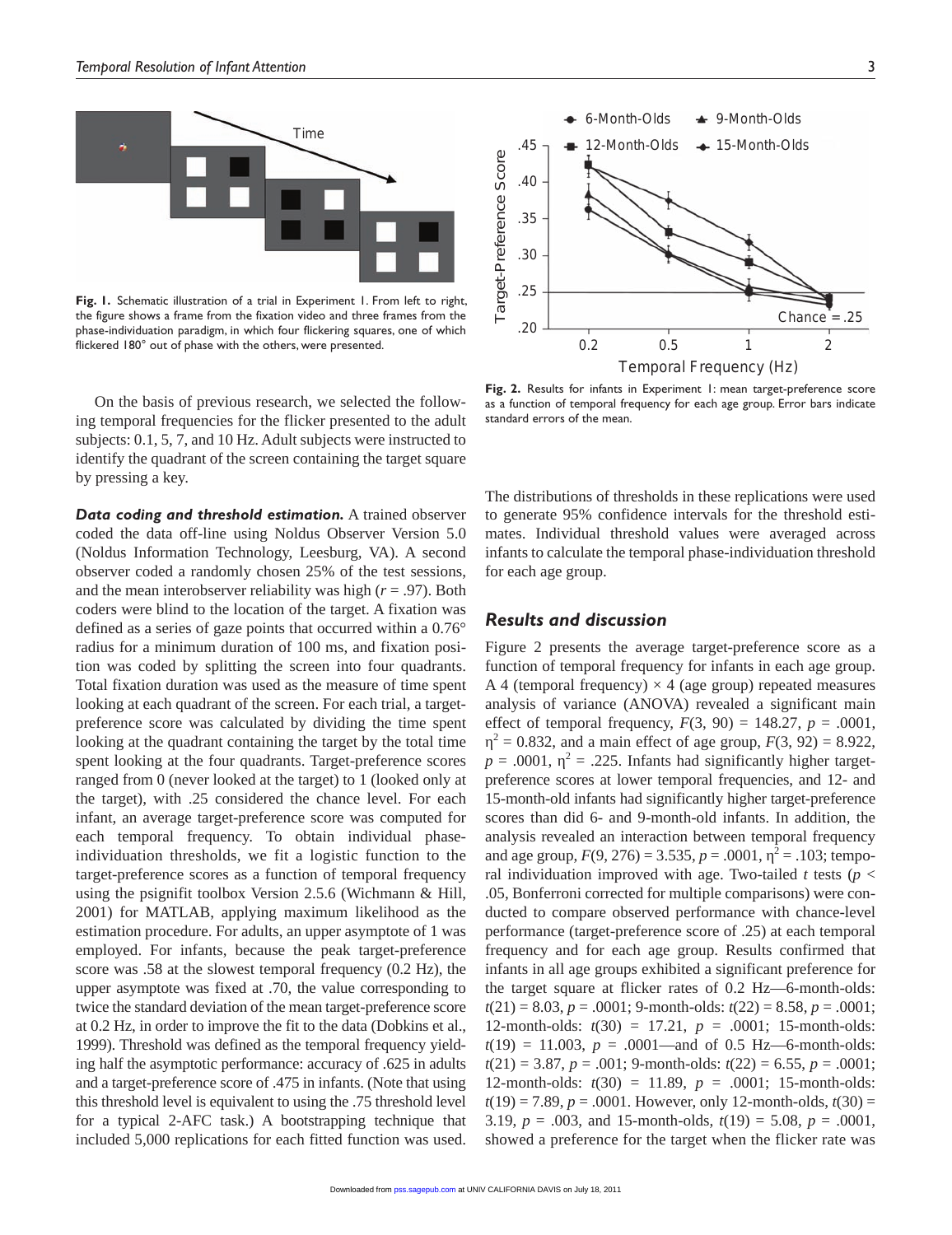1 Hz. None of the age groups shows a preference for the target square when it flickered at a rate of 2 Hz—6-month-olds: *t*(21) = −0.127, *p* = .900; 9-month-olds: *t*(22) = −0.193, *p* = .690; 12-month-olds: *t*(30) = 0.853, *p* = .401; 15-month-olds:  $t(19) = 0.989$ ,  $p = .61$ . In other words, younger infants were able to perceive and consciously individuate the alternating states of the squares only up to a flicker rate of 0.5 Hz, whereas older infants could do so up to a flicker rate of 1 Hz.

To more precisely evaluate the temporal limit of attention in infants in the four age groups, we examined the infants' phase-individuation thresholds in a one-way ANOVA with age group as the independent factor. This analysis revealed a significant effect of age group,  $F(3, 93) = 21.00, p = .0001,$ <sup>2</sup> = .409, which reflected higher temporal-frequency thresholds (better performance) in the older infants (Fig. 3). Independentsamples *t* tests revealed significantly lower thresholds in 6-month-olds than in 12-month-olds, *t*(49) = −1.82, *p* = .056, and 15-month-olds,  $t(39) = -5.29$ ,  $p = .0001$ , and significantly lower thresholds in 9-month-olds than in 12-month-olds, *t*(51) = −3.66, *p* = .001, and 15-month-olds, *t*(41) = −7.03, *p* = .0001. The thresholds for 6- and 9-month-olds did not differ significantly. The Spearman rank order correlation between age (in months) and phase-individuation threshold was positive  $(r<sub>s</sub> = .573, p = .0001)$ , a result that further demonstrates the developmental trend and confirms that categorizing infants into age groups had no effect on the experimental results.

Results for the adults were consistent with previous reports of temporal limits of attention in adults. The phase-individuation thresholds obtained from the 4 adult subjects ranged from 7.07 to 8.42 Hz ( $M = 7.67$  Hz,  $SD = 0.69$ ). Thus, the stimuli used in our experiment tapped the same mechanisms of temporal attention that experiments described in previous publications did (Battelli, Cavanagh, Martini, & Barton, 2003; Battelli



**Fig. 3.** Results from Experiment 1: mean phase-individuation threshold on a log scale as a function of age group. Threshold was defined as the temporal frequency yielding accuracy of .625 in adults and a target-preference score of .475 in infants. A lower threshold signifies a lower resolution of temporal attention. Error bars indicate standard errors of the mean.

et al., 2008; van de Grind et al., 1973; Verstraten, Cavanagh, & Labianca, 2000).

The failure of younger infants to show a visual preference for the target square in displays with faster flicker cannot be explained by general inattention or difficulty perceiving the squares because overall looking time did not differ significantly across temporal frequencies,  $F(3, 90) = 1.371$ ,  $p = .201$ ,  $= .024$ , or age groups,  $F(3, 92) = 1.781$ ,  $p = .157$ ,  $p = .097$ .

The results from this experiment demonstrate that the rate of alternation at which events can be individuated is dramatically reduced in infants, compared with adults; this reduced rate reflects a coarser temporal resolution of visual attention. Six- and 9-month-olds could individuate dynamic events only if they were presented at a rate of 0.5 Hz or slower, whereas infants older than the age of 9 months demonstrated a robust developmental improvement, exhibiting an ability to individuate that began to approach the level of adults (Fig. 3). This pattern is consistent with the developmental timeline of significant neuroanatomical and metabolic changes, such as increased myelination in cortical areas, that have been shown to increase the efficiency of neural processing (Kinney, Brody, Kloman, & Gilles, 1988).

# **Experiment 2: Flicker Contrast Detection**

Detection of luminance transients generated during the contrast reversal of the flickering squares in Experiment 1 was a prerequisite for identifying the out-of-phase square. The findings of Experiment 1 might therefore be interpreted as reflecting young infants' inability to perceive rapid luminance changes, perhaps because of immaturities within lower-level visual areas responsible for simple contrast detection. In Experiment 2, using a procedure similar to that of the control experiment Battelli et al. (2003) conducted with adults, we psychophysically measured infants' contrast sensitivity for flicker at a temporal frequency of 10 Hz. On the basis of previous research, we expected our infant subjects to be able to detect flicker of a relatively high temporal frequency (Atkinson, Braddick, & Moar, 1977; Bosworth & Dobkins, 2009; Dobkins et al., 1999); confirming that they could do so at a flicker rate of 10 Hz in Experiment 2 would demonstrate that low-level temporal contrast sensitivity was not the limiting factor in Experiment 1.

# *Method*

*Subjects.* Of the 96 infants who participated in Experiment 1, 61 also participated in Experiment 2. They included fifteen 6-month-olds (mean age  $= 6$  months 5 days; 10 boys and 5 girls), sixteen 9-month-olds (mean age = 9 months 9 days; 8 boys and 8 girls), twenty 12-month-olds (mean age = 12 months 19 days; 13 boys and 7 girls), and ten 15-month-olds (mean age  $= 15$  months 15 days; 8 boys and 2 girls). Eleven additional infants were tested but excluded because insufficient gaze data were recorded for threshold estimation. Experiments 1 and 2 were presented in a counterbalanced order and were completed in a single testing session.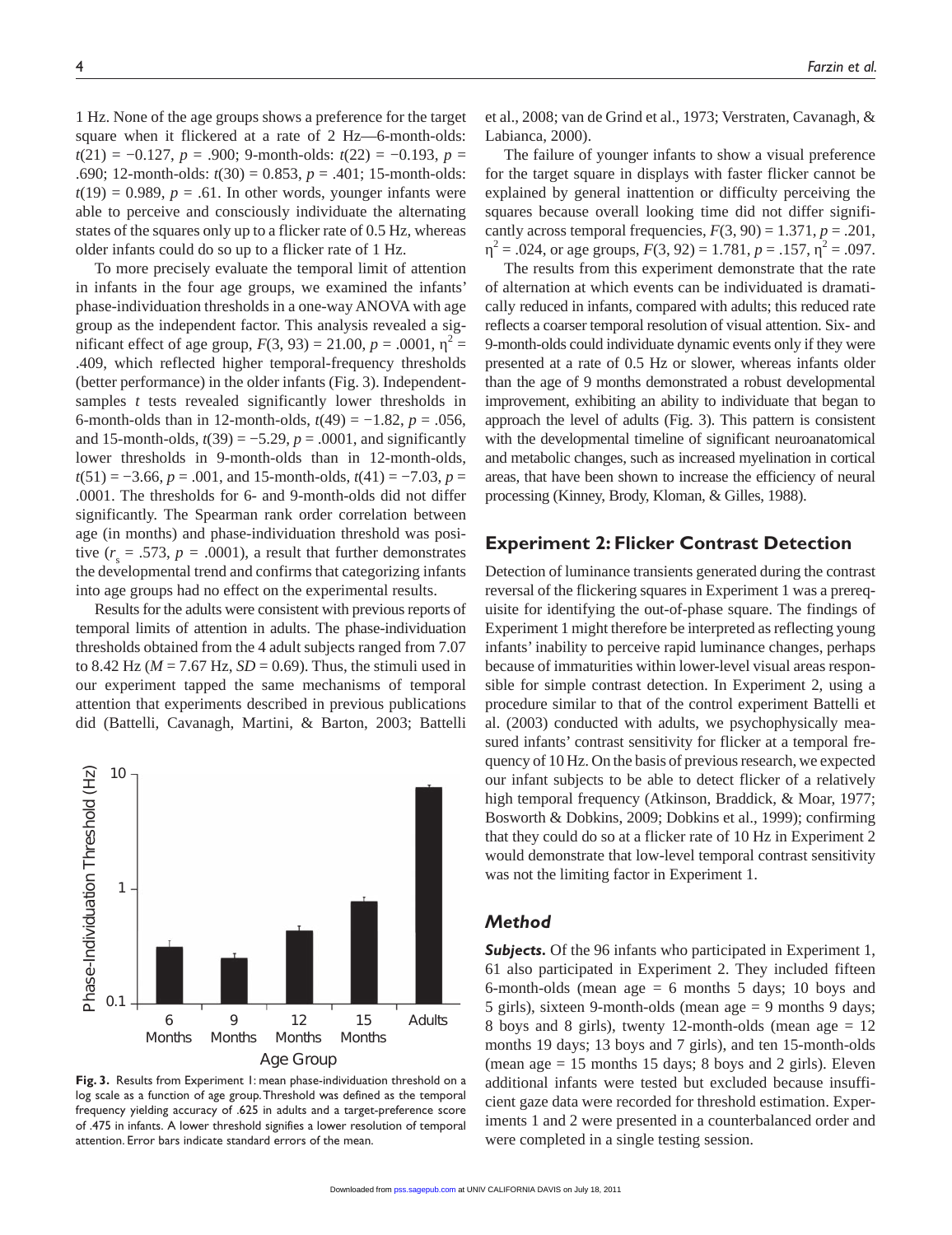*Apparatus.* The apparatus in this experiment was identical to that of Experiment 1. Stimuli were generated using the Vision Shell PPC graphics libraries (Comtois, 2003), and stimulus presentation was controlled by an Apple G4 Power Macintosh.

**Procedure.** Infants' contrast sensitivity was determined using a 2-AFC preferential-looking paradigm that used the method of constant stimuli (for a description, see Farzin et al., 2008). The stimulus consisted of a vertically oriented Gabor patch with a single luminance-defined sinusoid; the Gabor patch subtended half of the monitor ( $12.8^\circ \times 9.6^\circ$ ). Spatial frequency of the sine wave was 0.2 cycles/°, and the phase of each Gabor reversed sinusoidally at a rate of 10 Hz (see Fig. S1a in the Supplemental Material available online). Four levels of Michelson contrast (the difference between the maximum and minimum luminance of the grating, divided by their sum) were presented (0.14, 0.19, 0.28, and 0.42); each level was presented on 10 trials, and trials were ordered randomly. The stimulus appeared on either the left or the right half of the screen (side was counterbalanced across trials) and was presented within a 3-s Gaussian window, fading in and out of view. The nonstimulus half of the screen was equiluminant gray. Between trials, a 1° attention-getter was presented to reorient infants' fixation to the center of the screen.

*Data coding and threshold estimation.* Coding was the same as in Experiment 1, with the following exceptions. Fixation position was coded as left or right of center, and total fixation duration was used as the measure of time spent looking at the left and right sides of the screen. A visual-preference score for each trial was calculated by dividing the time spent looking at the side of the screen with the stimulus by the total time spent looking at both sides. Visual-preference scores ranged from 0 to 1, with .5 considered performance at the chance level. Trials in which no fixations occurred (on average, 6% of trials per infant) were considered missing trials and were not given a preference score or included in the final analysis. For each infant, a mean visual-preference score was calculated for each contrast level.

Contrast sensitivity was obtained by fitting a logistic function to individual infants' average visual-preference scores as a function of contrast, using the psignifit toolbox for MAT-LAB. Threshold was defined as the contrast yielding a score of .75, and sensitivity was computed as the inverse of the threshold. Sensitivity values were log-transformed to conform to normal distributions (Graham, 1989).

# *Results and discussion*

Visual-preference scores from all infants indicated that at the highest contrast presented (0.42), the flickering gratings were reliably perceived well above the chance level  $(M = .94, SD =$ .14). This finding confirmed that infants were able to detect flicker with near-perfect accuracy when the contrast was high.

Overall, temporal contrast sensitivity did not differ across the age range from 6 to 15 months,  $F(3, 60) = 0.565$ ,  $p = .640$ ,  $2^2$  = .022 (see Fig. S1b in the Supplemental Material). This finding is consistent with studies that have demonstrated that the rate at which contrast sensitivity develops slows by age 6 months (Dobkins, Bosworth, & McCleery, 2009), and that luminance contrast sensitivity, in particular, is more closely tied to preprogrammed mechanisms than to visual experience (Bosworth & Dobkins, 2009).

The flickering squares used in Experiment 1 were at nearly 100% contrast, a level of contrast substantially higher than the contrast-detection thresholds ( $M = 28\%$ ,  $SD = .09$ ) found in Experiment 2; thus, the infants must have been able to perceive the flicker in the squares presented in Experiment 1, even in the case of the squares that flickered at the fastest rate. We intentionally employed different stimuli and paradigms in Experiments 1 and 2 because the two experiments were designed to independently measure different levels of processing: low-level temporal contrast sensitivity and high-level attentional resolution. Therefore, we attribute the results of Experiment 1 to infants' inability to temporally individuate the alternating states of the flicker as a consequence of their reduced resolution of temporal attention, rather than to limited visibility of the flickering stimuli.

# **General Discussion**

The visual world is highly dynamic: Visual scenes are constantly changing as a result of the movement of objects and fast and frequent eye movements. Observers must therefore accurately and reliably assign identity to rapidly changing events. In adults, the ability to perceive and individuate changing events is limited to rates no faster than 7 to 10 Hz. This limit has been taken as a measure of the temporal resolution of visual attention (Battelli et al., 2001, 2007; Verstraten et al., 2000). The present study is the first to characterize the temporal resolution of visual attention in infants, as well as its developmental course.

We measured temporal frequency thresholds at which an out-of-phase flickering stimulus could be identified by infants ages 6 to 15 months. Our data establish that the resolution of temporal visual attention is strikingly poor in infants: Six- and 9-month-olds could individuate alternating states of flicker up to a rate of only 0.5 Hz, and the limit for 15-month-olds was a rate of 1 Hz. Thus, the temporal resolution of 15-month-olds was almost 8 times coarser than the resolution observed in adults presented with the same stimuli. Despite this reduced temporal resolution of attention, the infants were able to perceive the presence of rapid flicker at a rate of 10 Hz. These findings indicate that temporal attention develops more slowly than temporal vision, and that this protracted development is specific to the selection of individual event identity in time. Furthermore, the shape of the developmental function of infants' temporal phase individuation was markedly different from that of the developmental function of contrast detection,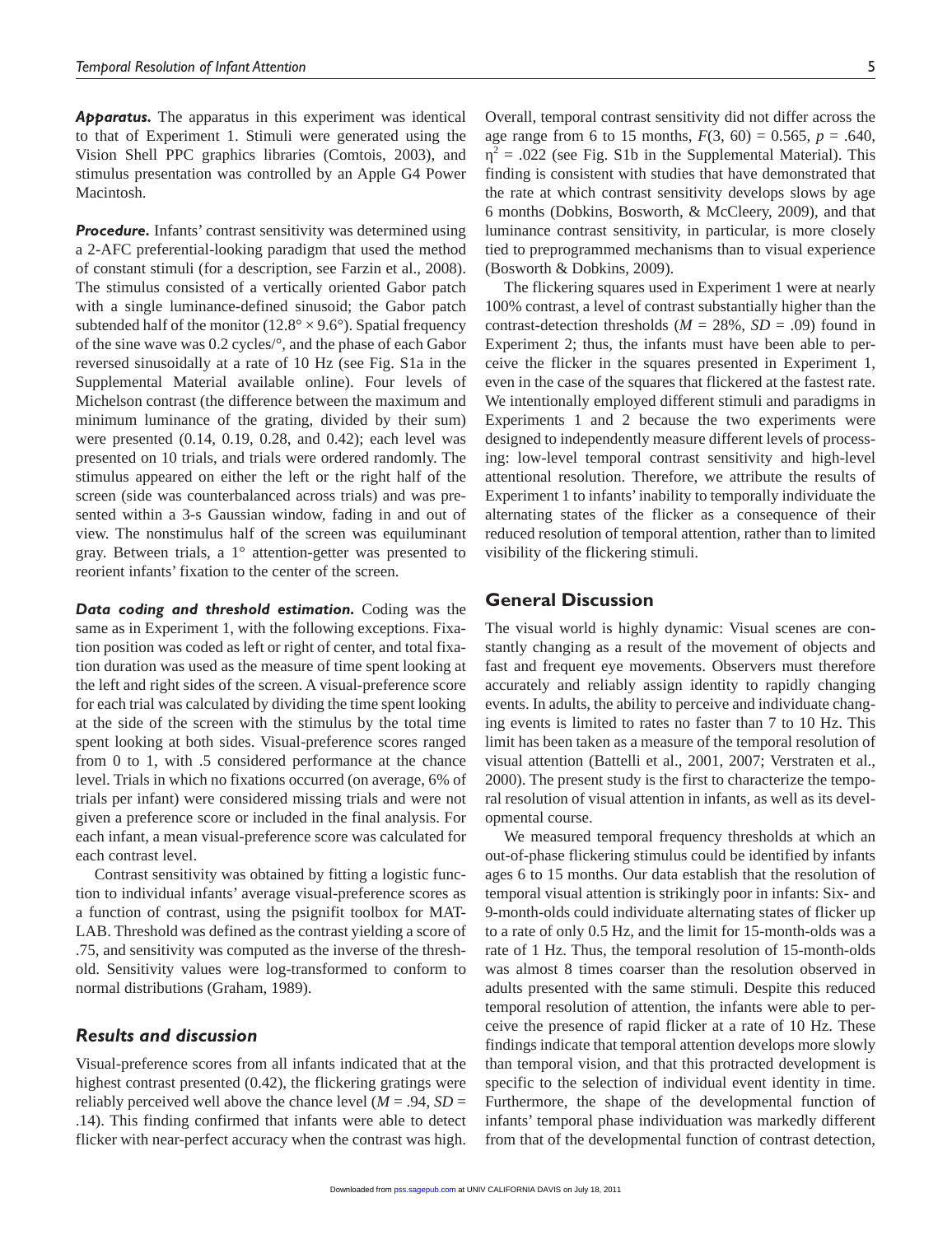showing a significant effect of age only for selection of the out-of-phase flicker; thus, individuation of temporal phase relies on a mechanism independent of low-level temporal resolution. We therefore conclude that the temporal resolution of visual attention is coarse in infancy and undergoes an extended period of development beyond the 1st year of life.

This coarse temporal resolution has implications for how infants interact with, and thereby learn from, their visual environment. Temporal segregation and integration of discrete events likely play a role in infants' eye, head, and body movements during activities ranging from anticipating the trajectory of a moving object in order to plan and execute the timing of a reach, to perceptually binding synchronous temporal events (e.g., audible speech and mouth movements) across space. In the auditory modality, fine temporal resolution is known to be especially important during language development, as the rate of individual speech sounds needs to be processed so that one can detect and discriminate phonemes, words, and sentences (Jusczyk, Rosner, Reed, & Kennedy, 1989).

Converging findings from transcranial magnetic stimulation studies and studies of neurotypical adults and brain-lesion patients have shown that the temporal limit of visual attention is likely set at a high level in the visual system. These findings have led researchers to propose the existence of a "when" pathway that is localized in the right parietal lobe (Battelli et al., 2007, 2008). The "when" visual pathway has been characterized by its functional role in temporal processing of midrange timescales (50 ms–1 s). The perception of most immediate, ongoing visual events occurs over such midrange timescales (Battelli et al., 2007), which are considerably longer than the timescales for the localization of flicker (Holcombe, 2009) or sound (Mauk & Buonomano, 2004), for example, and considerably shorter than the timescales for cognitive temporal judgments, such as the experience of elapsed time.

Our findings concerning the development of temporal resolution of attention may bring researchers closer to understanding the functional development of the proposed "when" pathway and, more generally, the right parietal cortex. Little is known about when and how the parietal cortex develops, but some studies using positron emission tomography (Chiron et al., 1992; Chugani & Phelps, 1986) and MRI (Geidd et al., 1999) have provided evidence that parietal areas mature substantially between the ages of 3 and 6 months (Gilmore & Johnson, 1998), and that general changes in cortical thickness begin in the 1st year and extend into preadolescence (Greenough, Black, & Wallace, 1987). It is therefore possible that development of parietal cortex cytoarchitecture, including synaptic and axonal pruning and myelination, contributes to more stable connections between parietal cortex and other areas involved in temporal perception.

Our results may also advance the understanding of the possible consequences of delayed or atypical development of temporal visual attention. Abnormally coarse temporal resolution early in life likely has consequences for the development of visual functions that require precise temporal sensitivity, including motion perception, attention deployment, and tracking. These processes have been reported to be impaired in multiple neurodevelopmental disorders, including fragile X syndrome, Williams syndrome, and autism (Atkinson et al., 1997; Farzin et al., 2008; Kaiser & Shiffrar, 2009; Kogan et al., 2004). Further studies are needed to investigate the relationship between temporal visual attention and the atypical development of perceptual, cognitive, and motor skills characteristic of individuals with these and other disorders.

#### **Acknowledgments**

We are grateful to Patrick Cavanagh for valuable discussions, Jason Fischer for programming of Experiment 2, and Emilio Ferrer and Kami Koldewyn for helpful comments on the manuscript. Portions of these data were presented at the 2009 annual meeting of the Vision Sciences Society, held in May in Naples, Florida.

## **Declaration of Conflicting Interests**

The authors declared that they had no conflicts of interest with respect to their authorship or the publication of this article.

## **Funding**

This work was supported by National Institutes of Health Grants F31MH083386 (to F. Farzin) and EY018216 (to D. Whitney) and by National Science Foundation Grant 0748689 (to D. Whitney).

#### **Supplemental Material**

Additional supporting information may be found at http://pss.sagepub .com/content/by/supplemental-data

#### **References**

- Atkinson, J., Braddick, O., & Moar, K. (1977). Contrast sensitivity of the human infant for moving and static patterns. *Vision Research*, *17*, 1045–1047.
- Atkinson, J., King, J., Braddick, O., Nokes, L., Anker, S., & Braddick, F. (1997). A specific deficit of dorsal stream function in Williams' syndrome. *NeuroReport*, *8*, 1919–1922.
- Battelli, L., Cavanagh, P., Intriligator, J., Tramo, M. J., Hénaff, M. A., Michèl, F., & Barton, J. J. (2001). Unilateral right parietal damage leads to bilateral deficit for high-level motion. *Neuron*, *32*, 985–995.
- Battelli, L., Cavanagh, P., Martini, P., & Barton, J. J. (2003). Bilateral deficits of transient visual attention in right parietal patients. *Brain*, *12*, 2164–2174.
- Battelli, L., Pascual-Leone, A., & Cavanagh, P. (2007). The '*when*' pathway of the right parietal lobe. *Trends in Cognitive Sciences*, *11*, 204–210.
- Battelli, L., Walsh, V., Pascual-Leone, A., & Cavanagh, P. (2008). The 'when' parietal pathway explored by lesion studies. *Current Opinion in Neurobiology*, *18*, 120–126.
- Bosworth, R. G., & Dobkins, K. R. (2009). Chromatic and luminance contrast sensitivity in fullterm and preterm infants. *Journal of Vision*, *9*(13), Article 15. http://www.journalofvision.org/content/9/13/15